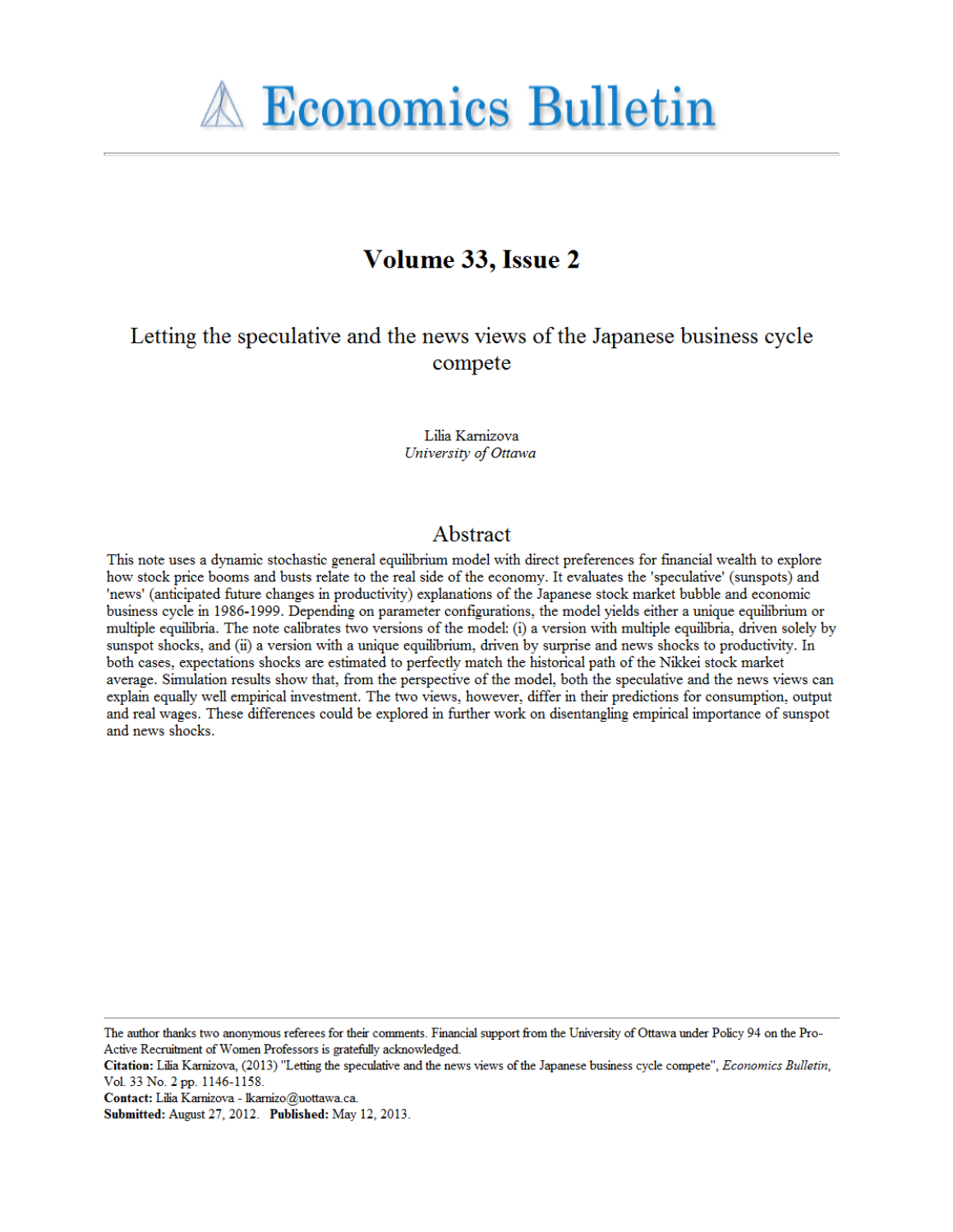#### 1. Introduction

Time and again, rapid run-ups of stock prices end in crashes. Yet, the exact causes of booms and busts of asset prices remain somewhat a mystery. Are they bubbles, mainly driven by market speculations? Or are they a result of downward revisions of optimistic beliefs about current and future economic fundamentals? How do stock price booms and busts relate to the real side of the economy? This note attempts to answer these questions by examining the joint behavior of stock prices and key macroeconomic variables.

In contrast to the previous empirical research on asset price bubbles, $<sup>1</sup>$  this note uses</sup> a dynamic stochastic general equilibrium model as an evaluation tool. The model can accommodate two views on the stock market and business cycles. According to the first, 'speculative' view, exogenous changes in beliefs of investors, or animal spirits, drive the stock market and fluctuations in real activity. According to the second, 'news' view, stock prices reflect anticipations of future economic conditions. Fluctuations in the stock market and in the real economy are the responses to changing economic fundamentals. In the model, market speculations are formalized as sunspot shocks, while signals about future values of total factor productivity (TFP) represent news.

The model is applied to the Japanese economy in the period 1986-1999. Japan provides an interesting case study. In the late 1980s, asset prices increased dramatically, investment and output grew rapidly, but prices of goods and services were relatively stable. The crash of the Nikkei, Japan's most widely watched stock index, in 1990 was followed by a sharp decline in investment and output. The performance of the Japanese economy in the 1990s was poor, to say the least. Hayashi and Prescott (2002) characterized the 1990s as a 'lost decade' of economic growth.

The existing literature suggests that both the stock market speculations and the perceptions of future productivity growth likely played a significant role in Japan. Shiller et al. (1996) conducted a survey of market expectations in Japan and in the U.S. about the performance of the Nikkei stock price average between 1989 and 1992. The survey results supported the presence of speculative attitudes toward stock price movements at the time of the crash in 1990. However, a significant fraction of the Japanese respondents believed that even at the time of the crash, the Nikkei average reflected the fundamentals of the Japanese economy. More formally, Nakajima (2003) and Nadenichek (2007) demonstrated the importance of sunspot shocks based on business cycle models. Using a structural vector autoregression framework, Beaudry and Portier (2005), Ko et al. (2012) and Ko (2012) found that TFP news shocks were a significant source of fluctuations in asset prices and macroeconomic variables in Japan. Beaudry and Portier (2006) identified two large negative TFP news shocks in 1990 and 1992. These downward revisions of future TFP could explain about "one half of the stock market fall in the 1990s" (p. 649). Fujiwara *et al.* (2011) established the importance of TFP news shocks in Japan in the estimated New Keynesian model.

While there is some empirical support for both sunspot and news shocks in Japan, the contributions of these shocks have been evaluated separately. The objective of this note is to let the speculative and the news views of the Japanese business cycle compete. The evaluation of the two views is conducted from a perspective of a model with direct preferences

<sup>1</sup>For example, Diba and Grossman (1988), Jin *et al.* (2006), Clark and Coggin (2011).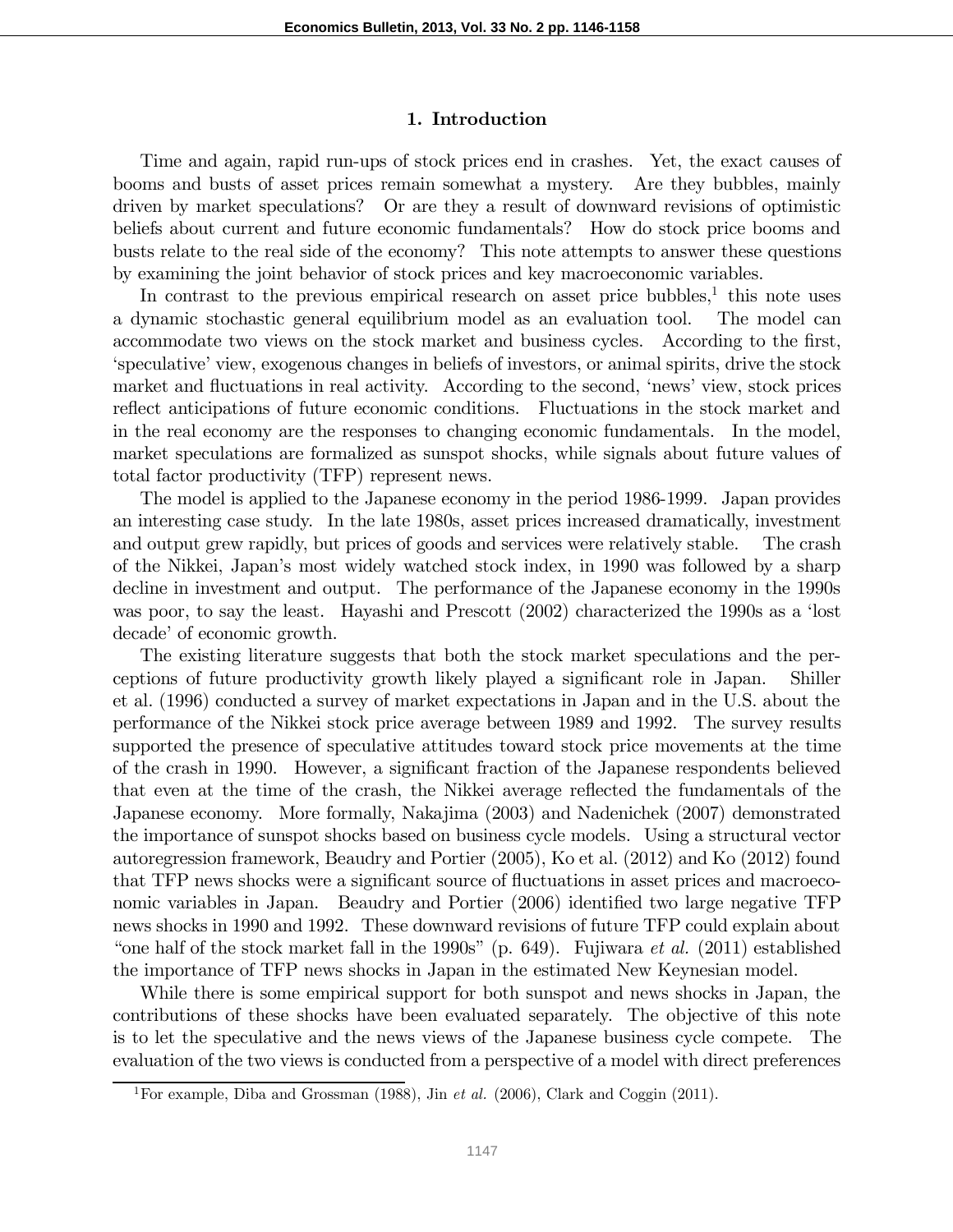for financial wealth and costly capital accumulation.<sup>2</sup> The model has two desirable features. First, the model can have indeterminacy of equilibria, and hence admit sunspot shocks. Second, the model can replicate the empirical responses of macroeconomic aggregates to TFP news shocks, derived in Beaudry and Portier (2005) and Beaudry and Portier (2006).

I consider two versions of the model. In the first version, the parameters are such that there are multiple equilibria. Sunspot shocks, representing stock market speculations, are the sole driving force of stock prices, as in Nakajima (2003). In the second version, the stochastic equilibrium is unique. Stock prices are determined by TFP surprise and news shocks, consistent with bivariate identification schemes of Beaudry and Portier (2005).<sup>3</sup> Based on the estimated shocks, I construct the sample paths for investment, consumption, output, hours worked and real wages, predicted by the two versions of the model. I then compare the predicted paths with the actual Japanese series, and with each other.

From the perspective of the model, both the speculative and the news views can explain equally well a boom-bust cycle in the Japanese investment, even though the timing of the cycle in the model is shifted forward relative to the actual data. Consistent with the data, consumption is predicted to grow at the time of investment and stock market crash. Nevertheless, sunspot and news shocks affect the real side of the economy through different channels. As a result, there are noticeable differences in the predicted sample paths for consumption, output and real wages across the two versions of the model.

#### 2. The model

*The consumer*'*s problem* A representative consumer has the expected life-time utility defined over consumption  $C_t$ , the index of social status  $X_t$  and hours worked  $H_t$ ,

$$
E_0 \sum_{t=0}^{\infty} \beta^t \frac{1}{1-\sigma} \left[ V(C_t, X_t) (1 - H_t)^{\psi} \right]^{1-\sigma}, \ \sigma > 0, \ \psi > 0. \tag{1}
$$

 $E_t$  is the expectation conditional upon the information available in period t. The discount factor  $\beta \in (0, 1)$ . Consumption and status are aggregated via

$$
V(C_t, X_t) = [(1 - \omega) C_t^{\theta} + \omega X_t^{\theta}]^{1/\theta}, \ 0 < \omega < 1, \ \theta < 1.
$$
 (2)

Preferences for status relative to consumption are governed by  $\omega$  and  $\theta$ . A higher value of  $\omega$ means a stronger status-seeking motive, and  $1/(1-\theta)$  represents the elasticity of substitution between consumption and status. The value of  $\sigma$  is related to the intertemporal elasticity of substitution. It is implied that  $\sigma = 1$  and  $\theta = 0$  correspond to logarithmic functions. Status is defined as the value of financial assets held at the end of each period,

$$
X_t \equiv S_t \kappa_t. \tag{3}
$$

 $S_t$  is the period t price of a claim to future profits of a representative firm, and  $\kappa_t$  is the share of the firm owned by the consumer at the end of period  $t$ .

<sup>&</sup>lt;sup>2</sup>Nakajima (2003), Karnizova (2010), Karnizova (2012) study variants of the model.

<sup>&</sup>lt;sup>3</sup>Karnizova (2012) shows that such a model is able to explain several puzzling features of the boom-bust cycle in the U.S. in 1995-2003.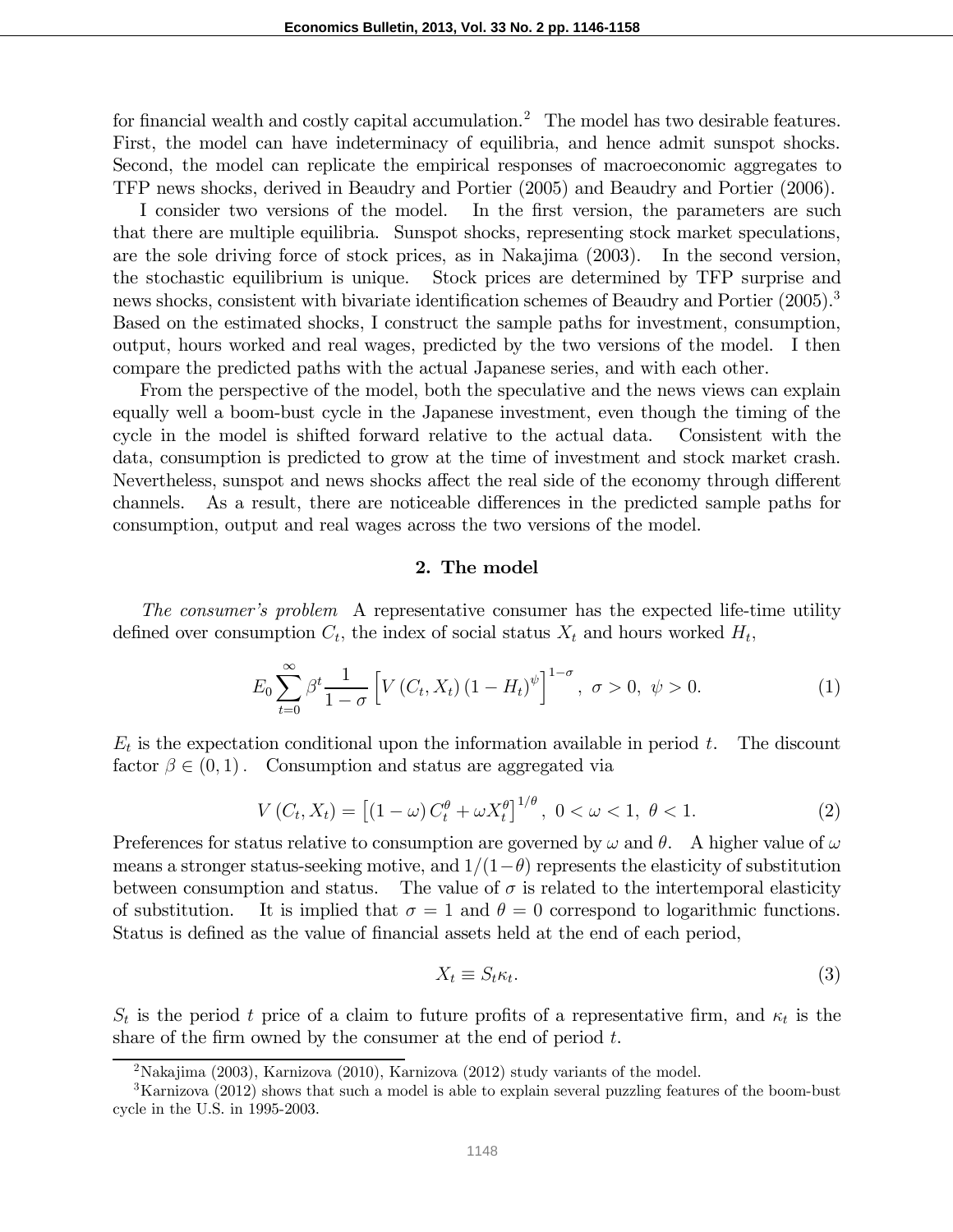The consumer chooses consumption, hours worked and asset holdings to maximize the lifetime utility subject to the definition of status and a sequence of budget constraints

$$
C_t + S_t \kappa_t = W_t H_t + (S_t + D_t) \kappa_{t-1} - \tau_t,
$$
\n
$$
\tag{4}
$$

where  $W_t$  is the hourly wage,  $D_t$  is the dividends and  $\tau_t$  represents lump-sum taxes.

*The* firm's problem The representative, perfectly competitive firm owns the stock of capital  $K_t$ . Capital becomes productive after one period and depreciates at the rate  $\delta \in (0, 1)$ . Installing new capital is subject to adjustment costs

$$
K_{t+1} = Q((1 - \delta) K_t, I_t) = \left[ b_1 (1 - \delta)^{\phi} K_t^{\phi} + b_2 I_t^{\phi} \right]^{1/\phi}, \ t \ge 0,
$$
 (5)

with  $\phi \leq 1, b_1 > 0, b_2 > 0$ . No adjustment cost case corresponds to  $\phi = 1$ , and  $1/(1 - \phi)$ defines the elasticity of substitution between capital and investment. The value  $K_0$  is given.

Output  $Y_t$  is produced using a Cobb-Douglas function with the capital share  $\alpha$ 

$$
Y_t = F(K_t, A_t L_t) = K_t^{\alpha} (A_t L_t)^{1-\alpha}, \ 0 < \alpha < 1,
$$
\n(6)

where  $L_t$  denotes labor input. A stochastic technological process  $A_t$  is described below.

The firm hires labor and makes investment to maximize its value to the owners. The firm does not issue new shares, and the number of shares is normalized to one. Profits are paid as dividends  $D_t = Y_t - W_t L_t - I_t$ . The profit maximization conditions are

$$
F_L\left(K_t, A_t L_t\right) = W_t,\tag{7}
$$

$$
P_t = \frac{1}{Q_2\left(\left(1-\delta\right)K_t, I_t\right)},\tag{8}
$$

$$
P_t = E_t \frac{1}{R_{t+1}} \left[ F_K \left( K_{t+1}, A_{t+1} L_{t+1} \right) + (1 - \delta) Q_1 \left( (1 - \delta) K_{t+1}, I_{t+1} \right) P_{t+1} \right]. \tag{9}
$$

The variable  $P_t$  is the firm's internal shadow price of a unit of capital at the end of period t. The value  $R_{t+1} \equiv (S_{t+1} + D_{t+1})/S_t$  is the gross return on holding equity from period t to period  $t+1$ . At an optimum, the period  $t$  market value of the firm is equal to the the value of the capital it owns,  $S_t = P_t K_{t+1}$ . It can be shown that the price  $P_t$  is equal to the present value of the expected future dividends per unit of capital. Output is used for consumption  $C_t$ , investment  $I_t$  and government expenditures  $G_t$ ,

$$
C_t + I_t + G_t = Y_t.
$$

The government expenditures are a constant fraction of output, as in Nakajima (2003).

*Productivity, news and sunspot shocks* Three types of shocks are considered in the model economy: surprise TFP shocks, TFP news shocks and sunspot shocks. Consumers and firms are assumed to know the true structure of the model and to observe the current and past realizations of the shocks.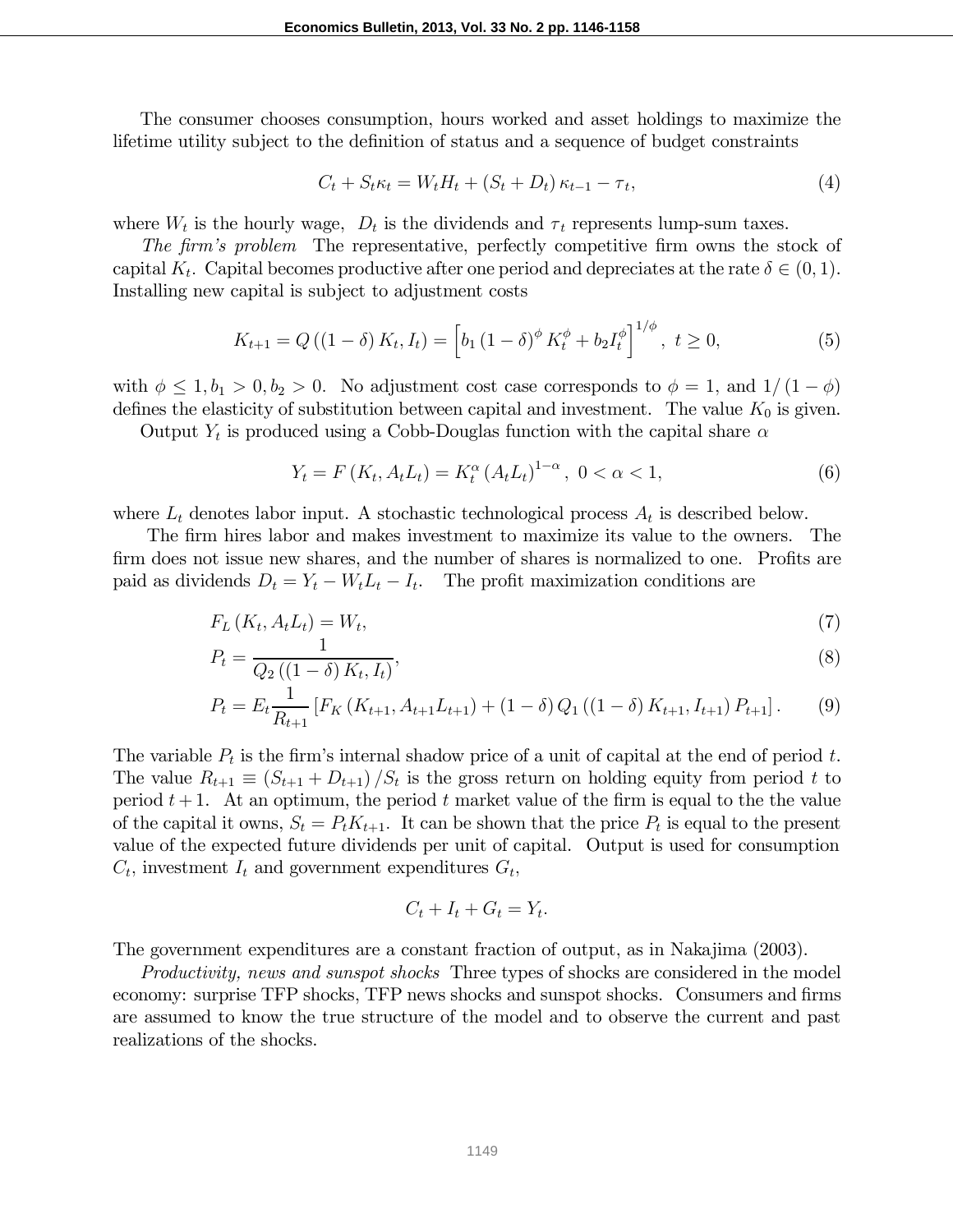The productivity shock  $A_t$  is random walk with drift  $\gamma > 1$ ,

$$
\ln A_t = \gamma + \ln A_{t-1} + \varepsilon_t, \ t \ge 0, \ A_{-1} = 1,\tag{10}
$$

$$
\varepsilon_t = u_t + \xi_{t-1}^1 + \xi_{t-2}^2 + \dots + \xi_{t-n}^n, \ n > 0. \tag{11}
$$

The innovations  $u_t$  and  $\xi_t^j$  have zero means and finite variances. They are uncorrelated over time, but can be correlated with each other in period t. More precisely, vector  $\chi_t =$  $[u_t, \xi_t^1, ..., \xi_t^n]$  is such that  $E(\chi_t) = 0$ ,  $E(\chi_t \chi_{t-i}') = 0, i \neq 0$ , but the variance-covariance matrix  $E(\chi_t \chi_t')$  is not restricted to be diagonal. A 'surprise' productivity shock  $u_t$  has a contemporaneous effect on productivity. The innovation  $\xi_t^j$  $\frac{1}{t}$  is the period  $t$  'news' or 'signal' about the changes in the level of the productivity shock  $j > 0$  periods ahead. The optimal forecasts about future TFP growth are

$$
E_t \left( \ln A_{t+m} - \ln A_{t+m-1} \right) = \gamma + \sum_{j=1}^m E_t \varepsilon_{t+j}, \ m > 0, \tag{12}
$$

$$
E_{t}\varepsilon_{t+j} = \sum_{i=j}^{n} \xi_{t+j-i}^{i} \text{ for } 1 \le j \le n, \ E_{t}\varepsilon_{t+j} = 0 \text{ for } j > n. \tag{13}
$$

Standard real business cycle theory considers only surprise productivity shocks. In this case,  $E_t \varepsilon_{t+j} = 0$ ,  $j > 0$ . With news shocks, the forecasts are also influenced by the signals about future TFP growth. When  $\xi_t^j > 0$ , TFP growth is expected to be above average in period  $t + j$ . Similarly, when  $\xi_t^j < 0$ , the TFP growth is expected to be lower. The productivity shock specification allows modelling unfulfilled expectations. If a signal  $\xi_t^j$  $t-j$ turns out to be incorrect, its value can be offset by the current realization of  $u_t$ .

Sunspot shocks  $\varsigma_t$  are modelled as i.i.d. innovations to stock prices in period t, following Nakajima (2003). These shocks are orthogonal to productivity shocks. They exist only in the region of equilibrium indeterminacy, when multiple equilibria are possible.

#### 3. Solution and its properties

A rational expectations equilibrium is the sequences of prices  $\{W_t, R_t, P_t, S_t\}_{t=0}^{\infty}$  and allocations  $\{H_t, C_t, X_t, I_t, Y_t, L_t, K_{t+1}, D_t, \kappa_t\}_{t=0}^{\infty}$  such that (1) the allocations are optimal given the prices and  $(2)$  the markets for labor, goods and assets clear, given  $K_0$  and the shock processes  $\{A_t, \varepsilon_t, u_t, \xi_t^1, \dots, \xi_t^n, \varsigma_t\}_{t=0}^{\infty}$ . In equilibrium,  $\kappa_t = 1$ , and the market value of the capital stock determines status,  $X_t = P_t K_{t+1}$ . The model is solved numerically using a log-linear approximation of a stationary representation of the model around its unique non-stochastic steady state. To achieve stationary, the trending variables are divided by the level of technology.

Depending on parameter configurations, the model can have either a unique equilibrium or multiple equilibria, as established by Nakajima (2003). I consider two versions of the model. The first version MSUN focuses on the region of indeterminacy, and includes only sunspot shocks. TFP surprise and news shocks are shut down in this case. The second version MNEWS works with a unique equilibrium. It evaluates the effects of surprise and news TFP shocks.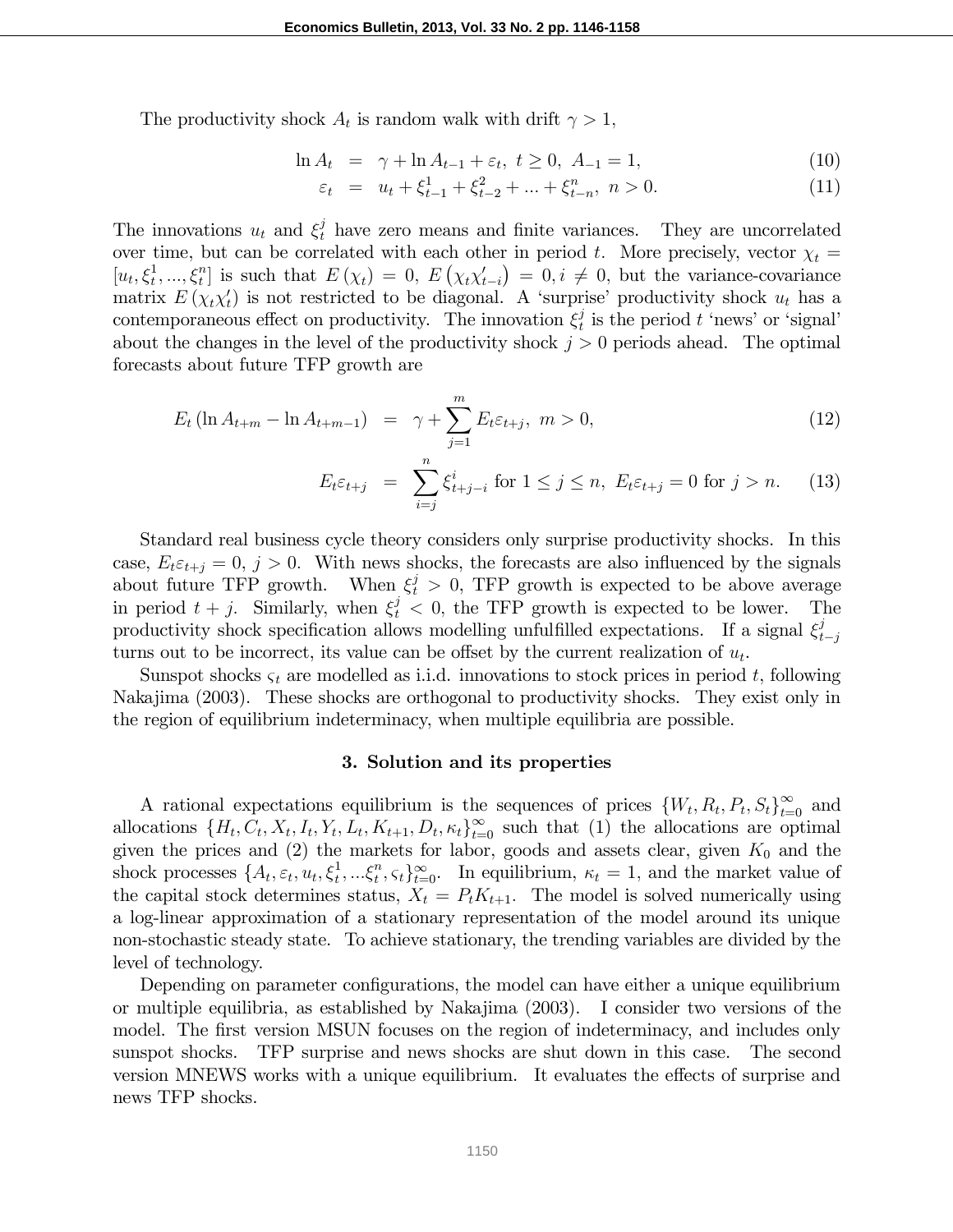*Solution under indeterminacy* In the case of equilibrium indeterminacy, there is no stochastic variation in productivity,  $ln A_t \equiv \gamma (t + 1)$ . The model solution takes the form

$$
\hat{k}_{t+1} = Z_{kk}\hat{k}_t + Z_{kp}\hat{p}_t, \tag{14}
$$

$$
\hat{p}_{t+1} = Z_{pk}\hat{k}_t + Z_{pp}\hat{p}_t + \varsigma_{t+1},\tag{15}
$$

for  $t \geq 0$ , with  $k_t = k_0$ ,  $t = 0$  and  $E_{t}$   $\varsigma_{t+1} = 0$ . The carets denote the percentage deviations from the deterministic steady state, such as  $\hat{p}_t = \ln p_t - \ln p^*$ . Any other endogenous variable  $\hat{v}_t$  is a function of  $\hat{k}_t$  and  $\hat{p}_t : \hat{v}_t = Z_{vk}\hat{k}_t + Z_{vp}\hat{p}_t$ ,  $t \ge 0$ . The coefficients  $Z_{ij}$  are non-linear functions of the preference and productivity parameters.

*Solution under determinacy* Under equilibrium determinacy, the solution is unique. The model is solved numerically by applying Blanchard and Kahn (1980)'s algorithm. Karnizova  $(2012)$  explains that the effects of news shocks on the endogenous variables of the model can be summarized by a single variable  $\varphi_t$ , called 'productivity prospects'. This variable is equal to the discounted sums of the expected future productivity impulses,

$$
\varphi_t \equiv \sum_{j=1}^{\infty} \lambda^{-j} E_t \left( \varepsilon_{t+j} \right). \tag{16}
$$

The discount factor  $\lambda$  is the unstable eigenvalue of the model. The forecasts  $E_t \varepsilon_{t+j}$  are linear functions of news shocks. The solution for the capital stock and stock prices is

$$
\hat{k}_{t+1} = M_{kk}\hat{k}_t + M_{k\varepsilon}\varepsilon_t + M_{k\varphi}\varphi_t, \tag{17}
$$

$$
\hat{p}_t = M_{pk}\hat{k}_t + M_{p\varepsilon}\varepsilon_t + M_{p\varphi}\varphi_t,\tag{18}
$$

for  $t \geq 0$ , with  $\hat{k}_t = \hat{k}_0$ ,  $t = 0$ . Any other endogenous variable is a function of  $\hat{k}_t$ ,  $\varepsilon_t$ and  $\varphi_t : \hat{v}_t = M_{vk} \hat{k}_t + M_{v\epsilon} \varepsilon_t + M_{v\varphi} \varphi_t, t \ge 0$ . The coefficients  $M_{ij}$  are non-linear functions of preference and productivity parameters, independent of the contemporaneous variancecovariance matrix of  $u_t$  and  $\xi_t^j$  $\frac{j}{t}, 1 \leq j \leq n.$ 

The equilibrium paths of stock prices in the two versions of the model are influenced by exogenous changes in expectations. However, these changes have different interpretations. The stock prices are driven solely by market speculations  $\varsigma_t$  in (15). By contrast, they are determined by the current and future productivity fundamentals  $\varepsilon_t$  and  $\varphi_t$  in (18).

#### 4. Parameter calibration, data description, and shock estimation

*Parameters* The model is calibrated to the annual Japanese data. Most of the parameters are from Nakajima (2003). The capital depreciation rate, the capital share and the discount factor are  $\delta = 0.10$ ,  $\alpha = 0.30$  and  $\beta = 0.90$ . The values of  $\phi$  and  $\theta$  are such that the elasticity of substitution in the production of capital is 04 and the elasticity of substitution between consumption and status is 0.7. The weights  $b_1$  and  $b_2$  are chosen to have no adjustment costs in the steady-state. The value of  $\psi$  sets the steady-state hours worked per person to 1/3. The weight  $\omega$  is set to yield the consumption share in output of 0.58. The government share in output is 0.21. The average annual growth  $\gamma = 1.025$  is estimated based on the TFP series from Hayashi and Prescott (2002).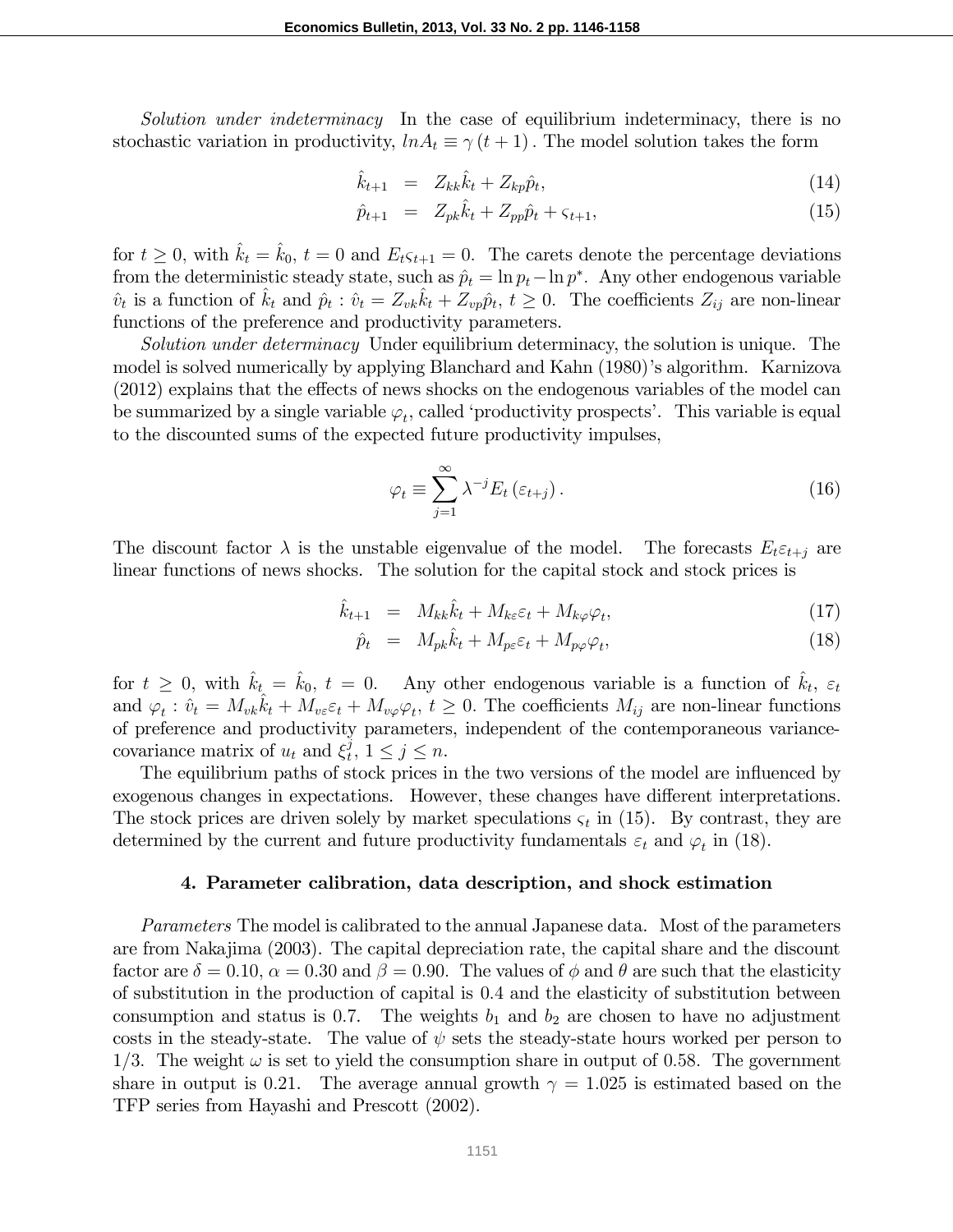Given the calibration above, the intertemporal elasticity of substitution determines if the model has a unique equilibrium or multiple equilibria. The value  $\sigma = 7$  for the MSUN version with multiple equilibria is from Nakajima (2003). The value  $\sigma = 0.185$  for the MNEWS version is from Karnizova (2010).

*Data* All data come from Hayashi and Prescott (2002). The data are annual, for the period from 1986 to 1999. Private consumption, private fixed capital investment and gross national product (GNP) are deflated by the GNP deflator. The stock price is measured by the end-of-year Nikkei 225 divided by the GNP de‡ator. All series above and total hours of work are expressed per capita, using the population aged 20-69. The real wage is measured by the real total compensation per hour. To derive empirical analogues of theoretical series for deviations from the deterministic steady state, the actual data are detrended with the trends suggested by the model. A linear TFP trend is used for the MSUN version. The actual level of TFP is used for the MNEWS version.

*Shock estimation* The productivity impulses  $\varepsilon_t$  are estimated from the empirical TFP measure following (10). Figure 1 plots the measured TFP and productivity impulses. The productivity growth is above the average in the 1980s, but falls below the trend in the 1990s (with an exception of 1996). Negative TFP shocks may have been responsible for the Japanese lost decade, as argued by Hayashi and Prescott (2002).



Figure 1 Measured TFP and productivity impulses

The estimation of sunspot shocks and productivity prospects is based on the equilibrium equations of the model. The stock of capital in Japan is assumed to take its steady state value in 1986. The sunspot shocks are measured as in Nakajima (2003). Given the actual time-series of values of equity, the series for  $\varsigma_t$  is recovered by iterating equations (14) and (15) As in the case of sunspot shocks, productivity prospects are constructed to match the behavior of real Nikkei average, adjusted by the size of population and the technological trend. This is achieved by a successive iteration of equilibrium equations (17) and (18) for  $\hat{k}_t$  and  $\hat{p}_t$ . Figure 2 plots the estimated sunspot shocks  $\varsigma_t$  and the productivity prospects  $\varphi_t$ . Both series follow a boom-bust cycle, observed in the stock prices. The two measures are highly positively correlated. This resemblance may not be very surprising, since both series are estimated to match the actual path of the Nikkei average.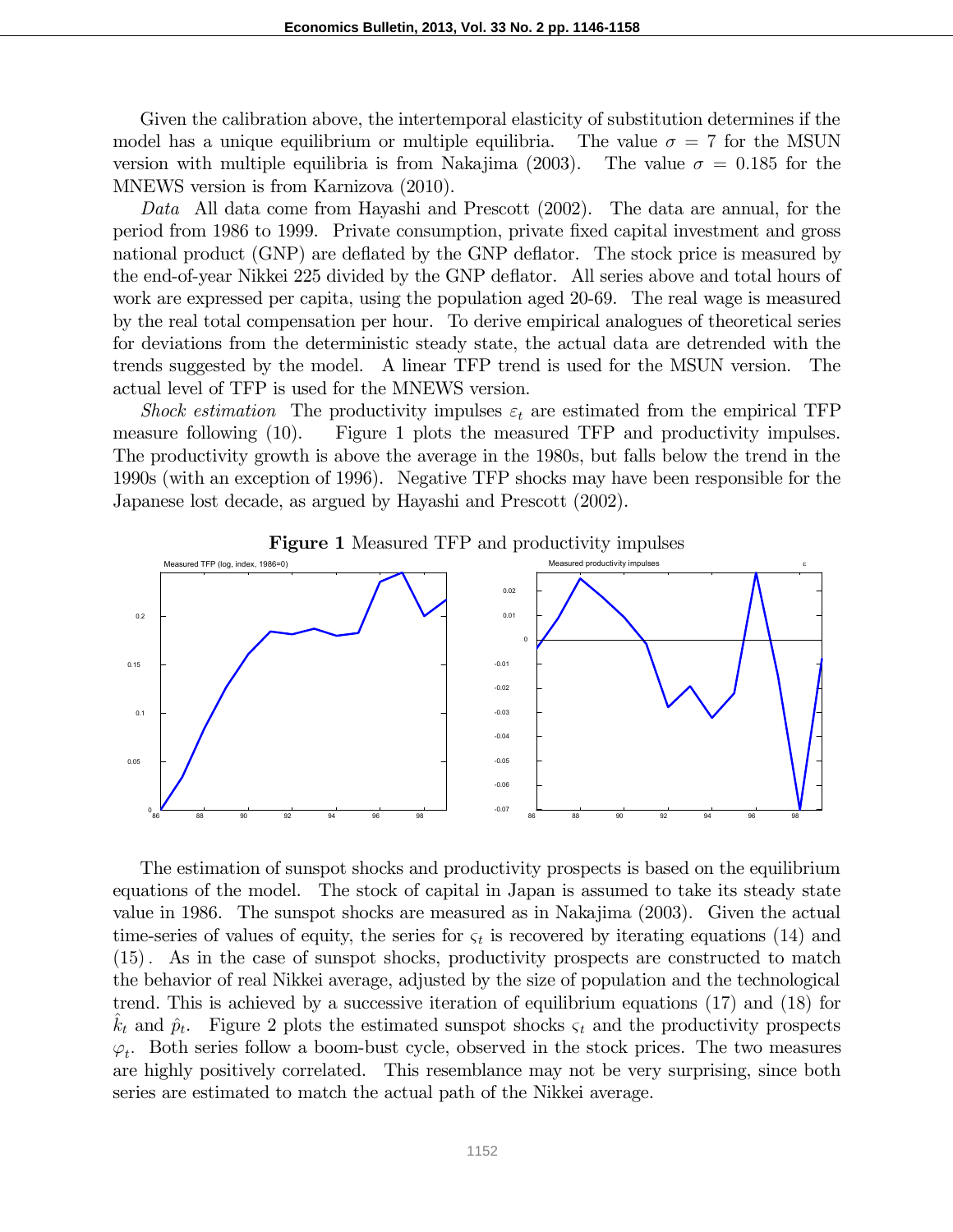

Figure 2 Estimated sunspot shocks and productivity prospects Sunspot Shocks and Productivity Prospects

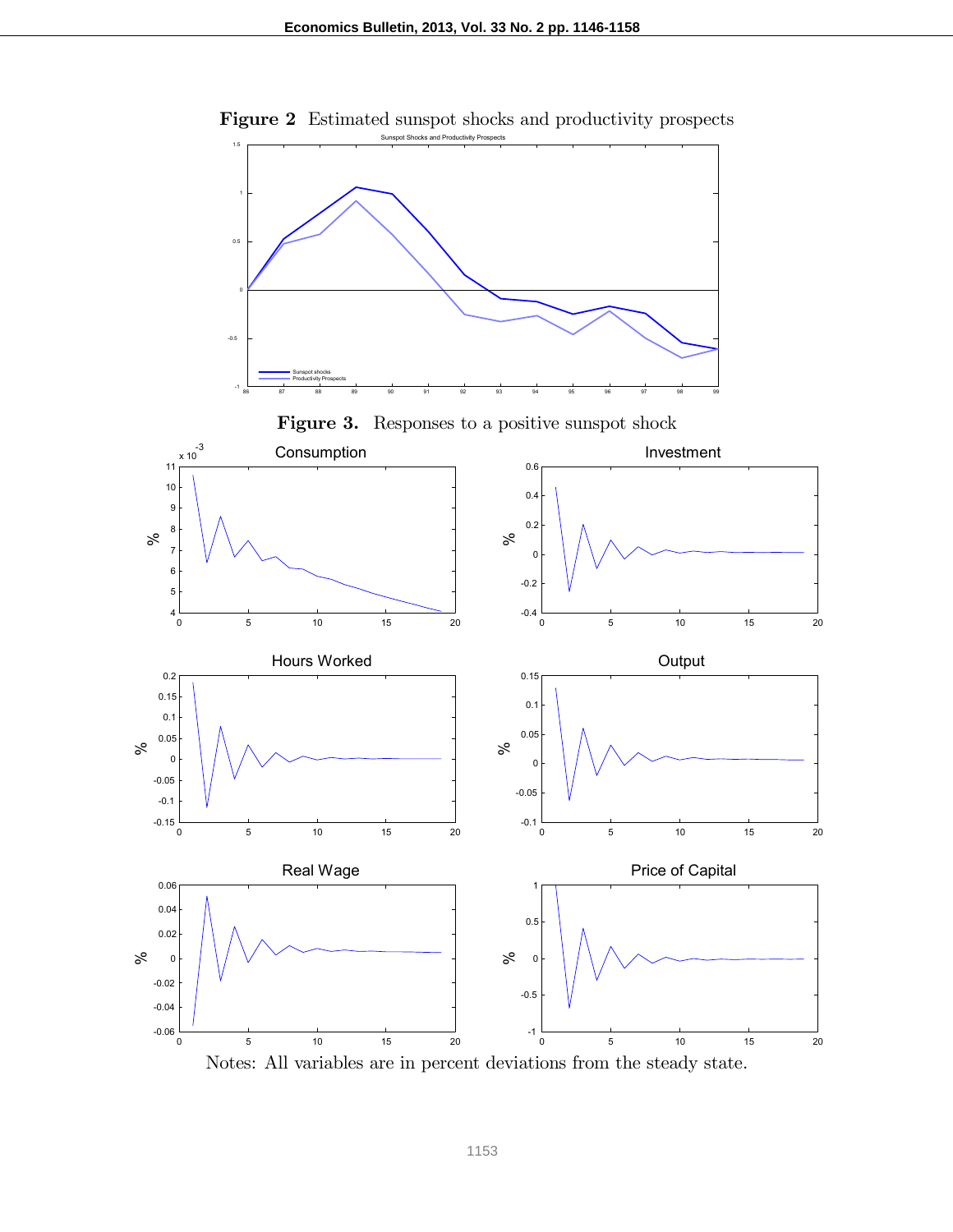#### 5. Results

Before discussing the results of estimations and simulations, it is useful to examine the dynamic responses of the model to sunspot and news shocks. Figure 3 reports the impulse responses to a positive sunspot shock of one percent. Such shock increases stock prices, and leads to an immediate increase in investment, consumption, output, and hours worked. There are self-fulfilling oscillatory dynamics.



Figure 4. Responses to an anticipated increase in TFP

Notes: In period one there is an announcement that TFP will be one percent higher in period five  $(\xi_1^5 = 1)$ . This announcement is validated in period five. All variables are in percent deviations from the steady state.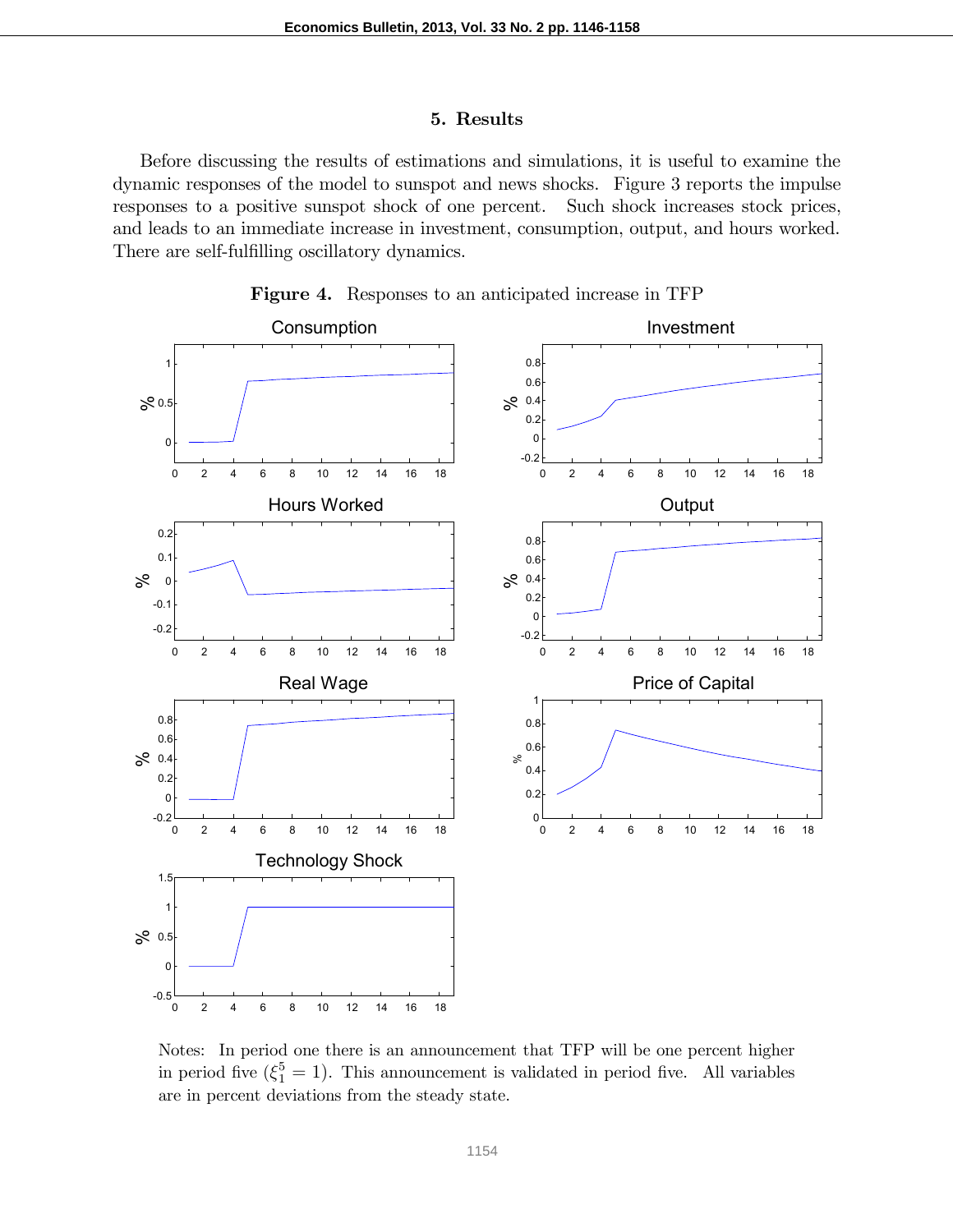Figure 4 plots the impulse responses to an anticipated productivity improvement. Specifically, the agents learn in period 1 that the level of TFP will be one percent higher in period 5. In period 5, the TFP is one percent higher. Like the sunspot shock, the news shock triggers a boom in the stock market and in the real economy. However, the dynamic responses to two types of expectation shocks are quite different. Nakajima (2003) and Karnizova (2012) provide the intuition for the transmission mechanisms of the model.



Figure 5 Predicted and actual paths of macroeconomic variables

Notes: The MSUN version  $(\sigma = 7)$  is simulated with sunspot shocks only. The MNEWS version ( $\sigma = 0.185$ ) is simulated with the productivity shocks and productivity prospects. The data are in log-levels, normalized to zero in 1986.

To assess impacts of the sunspot and news shocks on the Japanese economy, the model is simulated with the estimated shock series. The first column of Figure 5 plots the paths of output, investment and consumption predicted by the MSUN version with sunspot shocks only, and of the MNEWS version with the realized productivity shocks and productivity prospects. It also shows the actual Japanese data. Several observations can be made about the results. First, output and investment experience a boom-bust cycle in both versions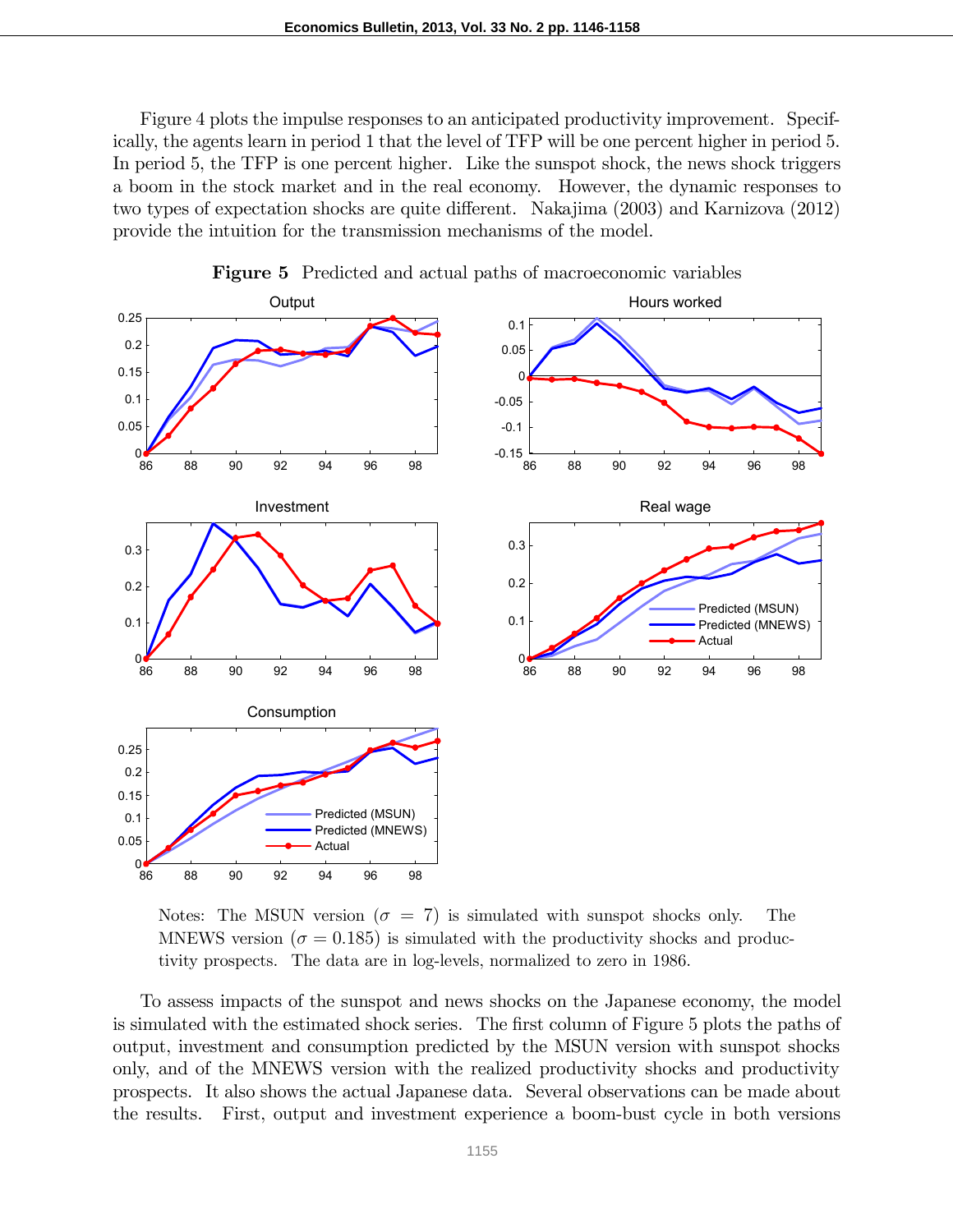of the model, albeit the timing of the cycle is shifted forward relative to the actual data. Second, the predicted paths of investment are virtually identical in the two versions. Both the model and the data point to a tight link between investment and stock price movements. Third, consumption is predicted to grow at the time of investment and stock market crash, as was the case in Japan. The predicted path for consumption is too smooth in the MSUN version. By contrast, it is more sensitive to shocks in the MNEWS version.

Figure 5 extends the analysis of Nakajima (2003) to include hours worked and the real wage. Both versions of the model predict a boom in hours, similarly to the boom in investment and output. The average hours worked in Japan, however, are falling from 1986 onward. A number of government regulations of labor standards at the end of the 1980s and early 1990s may provide a possible explanation for the absence of the boom in hours.<sup>4</sup> There are noticeable differences in wages predicted by the two versions of the model. The wage in the MNEWS versions tracks closely the behavior of TFP. In contrast to TFP, the Japanese real wages are increasing in the 1990s.

An interesting comparison can be made between the business cycles of the Japanese and U.S. economies. The U.S. went through a boom-bust cycle in stock prices and investment in 1995-2003. Changes in expectations, either through sunspot shocks or TFP news shocks, are viewed as a likely cause of that cycle, as argued by Xiao (2004) and Karnizova (2012). Similarly to Japan, consumption in the U.S. had a positive growth during the 2001 recession that followed the boom of the 1990s. Yet, the labor market dynamics were rather different. McGrattan and Prescott (2010) document that hours in the U.S. boomed in the 1990s, while the wages were below the trend. A more detailed comparison of the apparently expectationdriven boom-bust episodes in Japan and the U.S. is left for further analysis.

#### 6. Concluding comments

Understanding the linkages between financial markets and the real economy has become particularly important in the aftermath of the financial crisis of 2008, which brought about the largest world-wide recession since the Great Depression. This note analyzed the Japanese economy from a perspective of a business cycle model to gain insights on the role of market speculations and productivity fundamentals. Overall, the results suggested that expectation changes, be they speculative or productivity-related, may have been critical in explaining the Japanese boom in the late 1980s and the lost decade of the 1990s. The estimated series of sunspot shocks and productivity prospects were very highly positively correlated. The paths for output and investment predicted by the model driven by sunspot shocks only and by TFP realized and news shocks were largely consistent with the data.

Further work would be desirable to differentiate the speculative and the news views of the Japanese business cycle. The differences in the model predictions for consumption and real wages could be exploited. Another fruitful avenue of research would be to construct alternative measures of sunspot and TFP news shocks, and evaluate their performance in the context of the model. The data on expected growth rates of the Nikkei and corporate earnings from Shiller et al. (1996) could be used to derive sunspot shock measures. Alternative measures of TFP news shocks could be constructed with the method of Beaudry and Portier (2005), based on vector autoregressions.

<sup>4</sup>According to Hayashi and Prescott (2002), changes in government regulations include a reduction of the statutory workweek and the number of workdays per week, and an increase in days of paid vacations.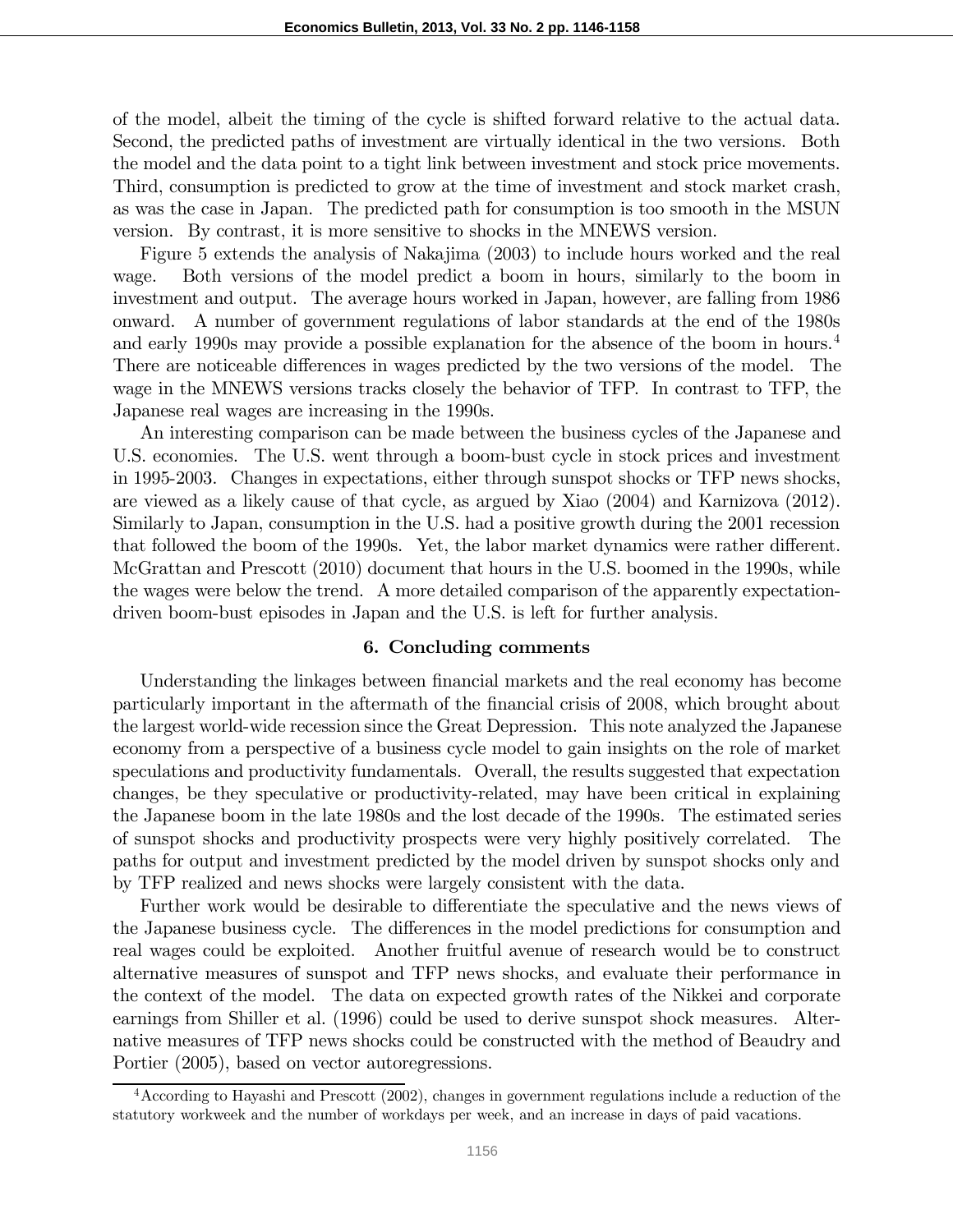## **References**

Beaudry, P. and F. Portier (2005) "The news view of economic fluctuations: Evidence from aggregate Japanese data and sectoral US data" *Journal of the Japanese and International Economies* **19**, 635–652.

Beaudry, P. and F. Portier (2006) "Stock prices, news, and economic fluctuations" *American Economic Review* **96**, 1293–1307.

Blanchard, O. J. and C. M. Kahn (1980) "The solution of linear difference models under rational expectations" *Econometrica* **48**, 1305–1031.

Clark, S. P. and T. D. Coggin (2011) "Was there a U.S. house price bubble? An econometric analysis using national and regional panel data" *The Quarterly Review of Economics and Finance* **51**, 189–200.

Diba, B. T. and H. I. Grossman (1988) "The theory of rational bubbles in stock prices" *The Economic Journal* **98**, 746–754.

Fujiwara, I., Y. Hirose, and M. Shintani (2011) "Can news be a major source of aggregate fluctuations? A Bayesian DSGE approach" *Journal of Money, Credit and Banking* **43**, 1–29.

Hayashi, F. and E. C. Prescott (2002) "The 1990s in Japan: A lost decade" *Review of Economic Dynamics* **5**, 206–235.

Jin, S., W. Jiang, L. Su, and J. Hu (2006) "The rise in house prices in China: Bubbles or fundamentals?" *Economics Bulletin* **3**, 1–8.

Karnizova, L. (2010) "The spirit of capitalism and expectation-driven business cycles" *Journal of Monetary Economics* **57**, 739 – 752.

Karnizova, L. (2012) "News shocks, productivity and the U.S. investment boom-bust cycle" *The B.E. Journal of Macroeconomics* (*Topics*) **12 (1)**, Article 15.

Ko, J.-H. (2012) "Technology spillovers between the U.S. and Japan" *International Journal of Economics and Finance* **4**, 110–119.

Ko, J.-H., K. Miyazawa, and K. V. Tuan (2012) "News shocks and Japanese macroeconomic fluctuations" Working paper number 58, Research Center for Price Dynamics, Institute of Economic Research, Hitotsubashi University.

McGrattan, E. R. and E. C. Prescott (2010) "Unmeasured investment and the puzzling US boom in the 1990s" *American Economic Journal: Macroeconomics* **2**, 88–123.

Nadenichek, J. (2007) "Consumer confidence and economic stagnation in Japan*" Japan and the World Economy* **19**, 338–346.

Nakajima, T. (2003) "Sunspot fluctuations in asset prices and business cycles in Japan over 1986-1999" *Japanese Economic Review* **54**, 253–274.